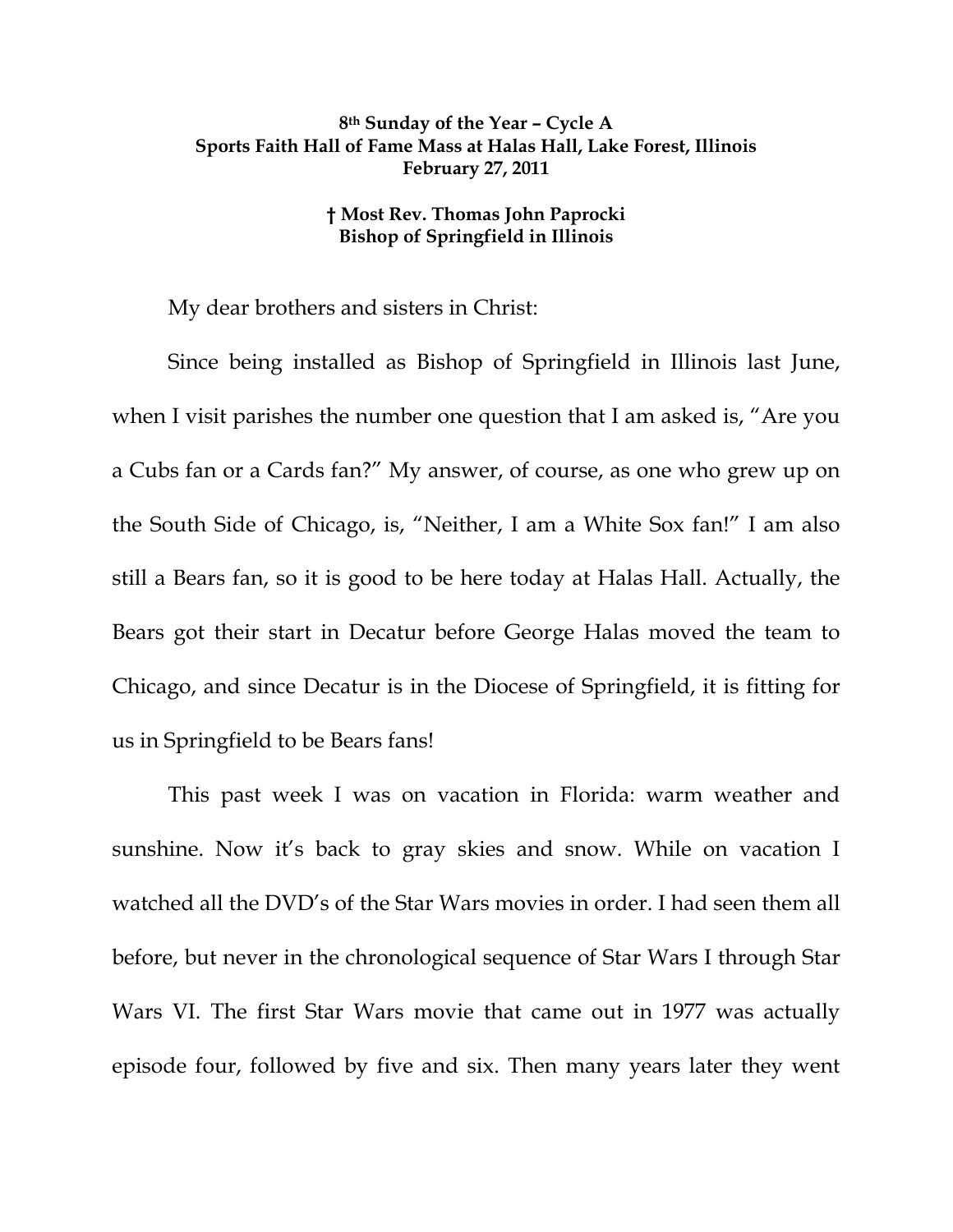back and did episodes one, two and three as "prequels." What becomes apparent in watching them in order from one to six is the clear thread that runs through them all from start to finish, which could be summed up as, "The Redemption of Anakin Skywalker." Anakin appears in Star Wars I as a young boy described as possibly being the "Chosen One." These hopes are dashed when he betrays the Jedi Knights and goes over to the "Dark Side" to become Darth Vader in service of the evil Empire. In subsequent episodes his total surrender to evil is portrayed and made evident by his malicious cruelty not only in torturing and killing his opponents but also in murdering innocent women and children. Despite his wretched and evil perversity, his son Luke never gives up on his father. Luke says repeatedly about his father in Star Wars VI, "I see some good in him." Luke's faith in his father is vindicated when Anakin Skywalker renounces his Darth Vader *persona* and saves his son's life and his own soul by killing the evil Emperor. How about that for a Christian message of faith and redemption?

 In between the innocent beginning and the happy ending is the struggle of good versus evil and how the Jedi Knights confront evil by use of "The Force." Many of the best lessons in this regard are taught by the elderly and diminutive Jedi Master, Yoda. At the beginning of Anakin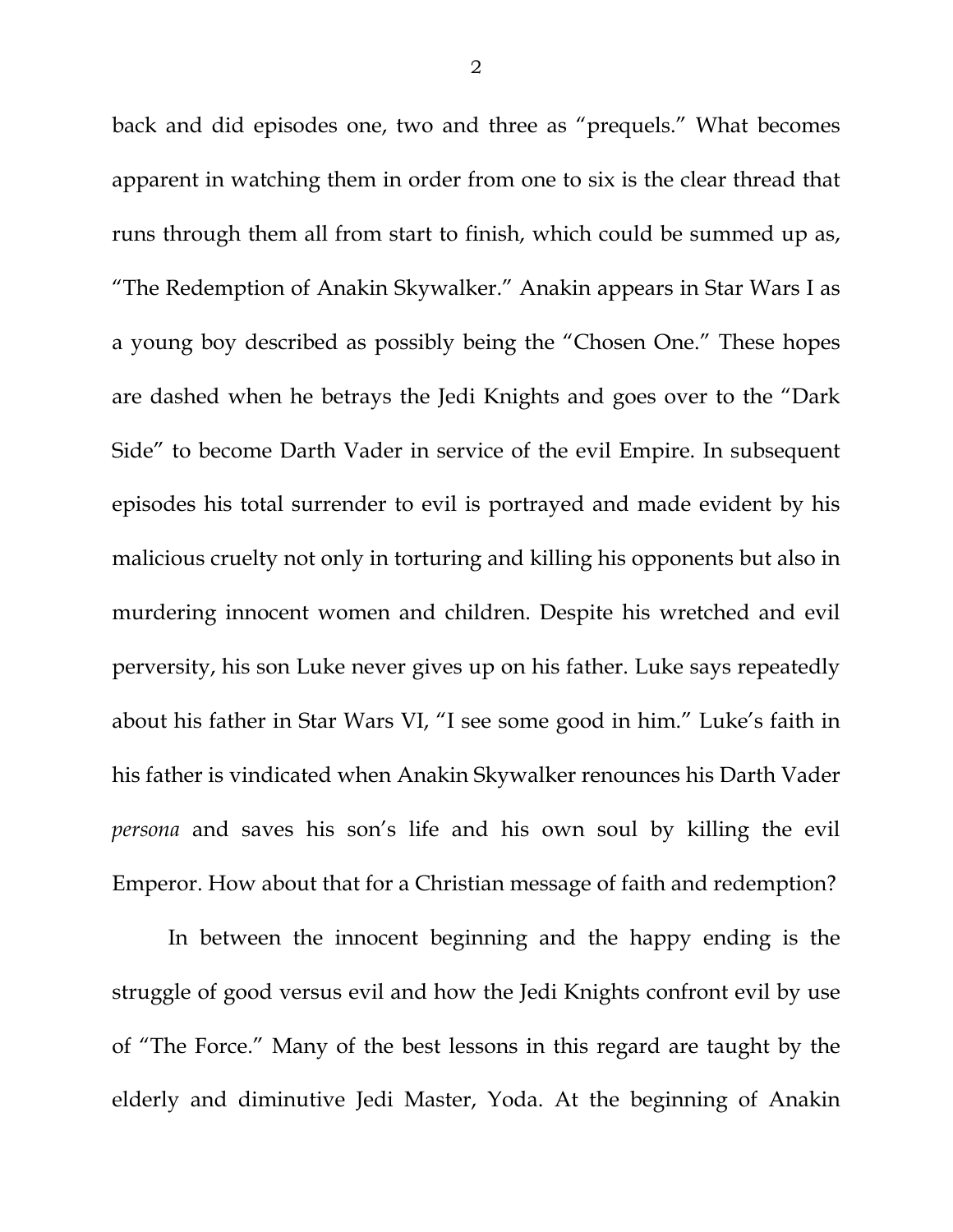Skywalker's training as a Jedi Knight, Yoda says to him at the Jedi Council, *"Fear is the path to the Dark Side. Fear leads to anger, anger leads to hate; hate leads to suffering. I sense much fear in you."* Before Anakin Skywalker goes over the dark side, Yoda tells him, "*Attachment leads to jealousy. The shadow of greed that is. Train yourself to let go of all that you fear to lose.*"

 Yoda is describing what the great mystics would call "detachment." Through detachment one learns to let go of all that we fear to lose, whether that be power, riches, glory, winning, success, good health or even life on earth. In place of all these, we put our hope and our trust in God.

 Yoda was the mentor with wise sayings among the Jedi Knights. In the sports world, I've always enjoyed the witticisms of Yogi, not Yoda, but Yogi Berra. One of my favorite quotes sayings from Yogi Berra is this: "Ninety-eight percent of the game is half mental." Of course, the math doesn't add up, but the hyperbole makes a point about the predominance of the mental aspects of the game.

 During this past year I've served as goalie coach for the Sacred Heart-Griffin High School Cyclones Hockey Club in Springfield, Illinois. As a player and even more so as a coach, I have come to see the mental aspects of the game as paramount, and I've emphasized these all season more than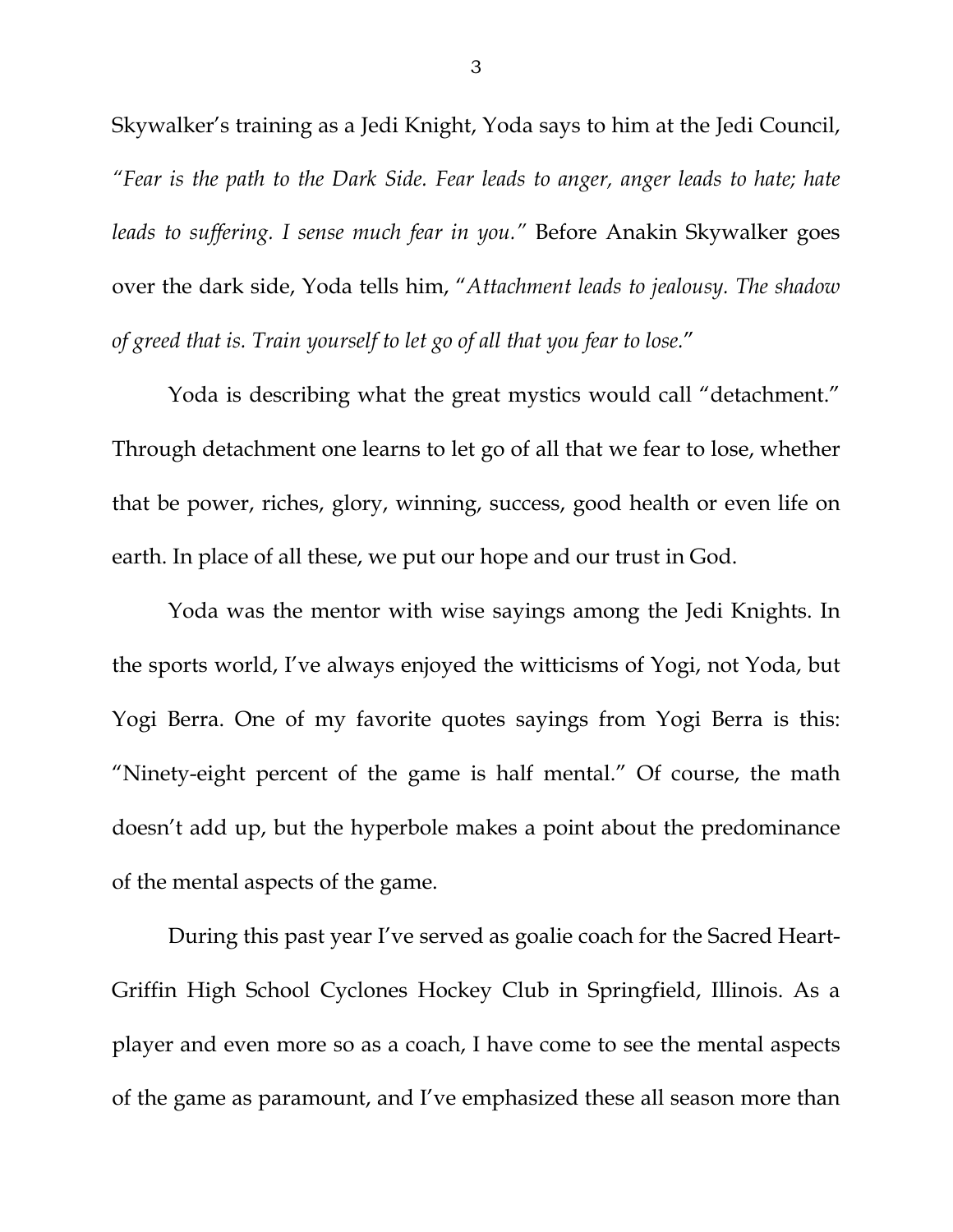the technical or mechanical parts of the game. Goalies styles are often very idiosyncratic. The unorthodox style of Dominick Hasek contrasted sharply with the disciplined movements of Martin Brodeur. Yet both are considered two of the greatest goalies ever to have played the game. A goalie coach would be making a mistake to try to convert the style of one to that of the other. So my focus as a coach is to focus on what's going on in a player's mind and heart.

 This past Wednesday our SHG Cyclones Hockey Club played in the championship playoff game of the Lincoln Land High School Hockey League. Since the game was rescheduled for the middle of the week when I would be out of town, I wrote out my locker room message and asked one of the other coaches to read it. This is what I said:

"Sorry I can't be with you today. I'm thinking of you and praying for your success in your championship playoff game tonight. I've been talking about CONFIDENCE since the beginning of the season. Remember, CONFIDENCE means "with faith." You need to have faith in yourself and in the talents that God has given you. You have shown throughout the season that you have what it takes to succeed when you put your mind to it. So put all negative thoughts out of your mind. Keep a cool head and

4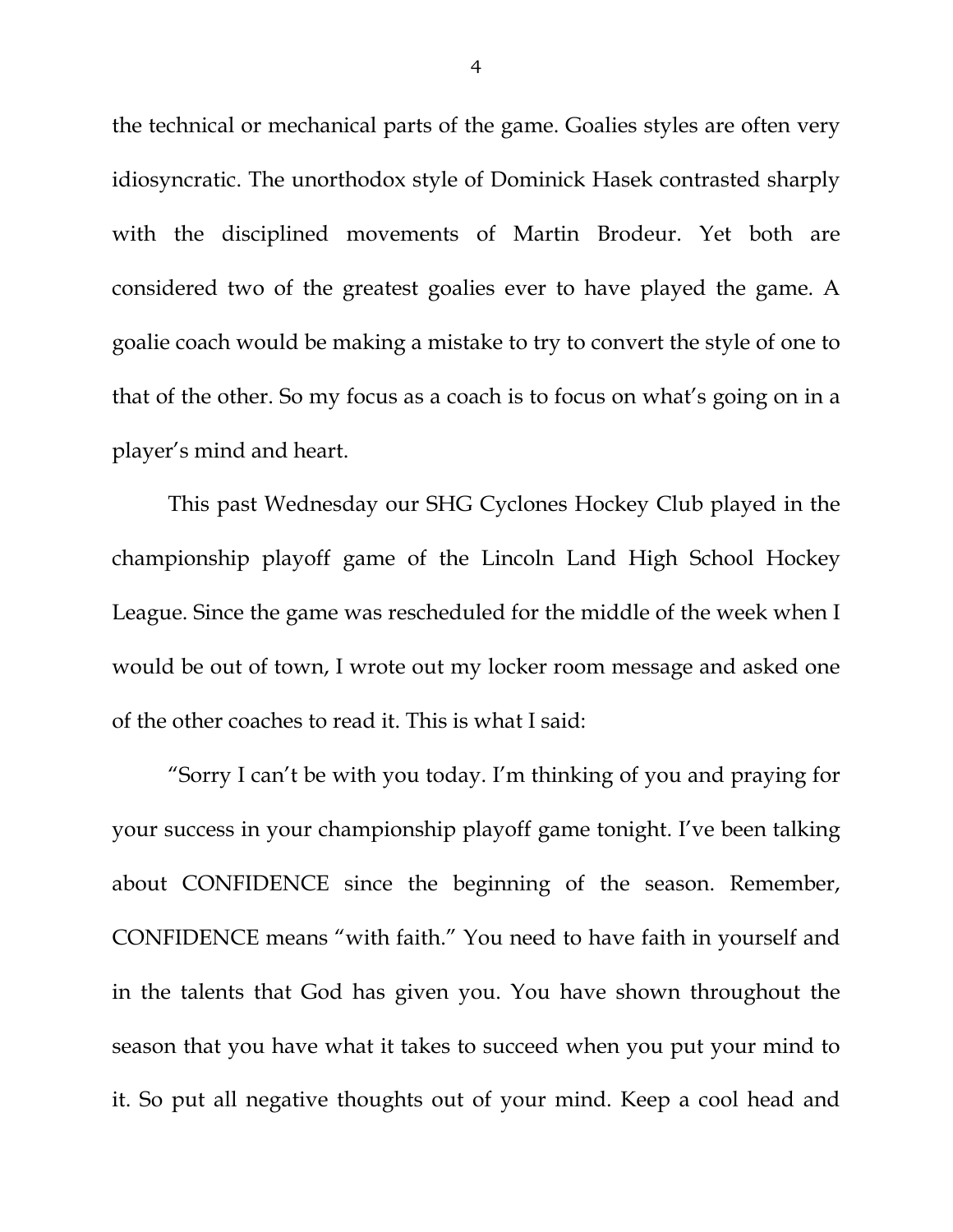don't let your emotions get away from you. No matter what happens tonight, bring a touch of class to your game. Remember the quote I gave you last time: 'When you lose, say little; when you win, say less.' Your actions will speak louder than your words. Putting the puck in their net, keeping it out of ours, and putting a 'W' on the board is all we need to say. BE CONFIDENT! God bless you! Coach Paprocki."

In addition, I wrote a prayer that the captain of the hockey team read before the team took the ice:

"Almighty God, we praise you for the gifts you have given us. We praise you for giving us the ability to play this great game of hockey. We thank you for the opportunity to play in this championship playoff game. Give us your blessings to have confidence in ourselves and to have faith in the talents that you have given us. Help us to play to the best of our ability, keep us safe and strong, and free from all injury and harm. May our efforts tonight bring you glory. We ask this through Christ our Lord. Amen."

I also sent a text message to our goalie. If you're expecting me to share that with you, sorry, but I'm not giving away our goalie trade secrets!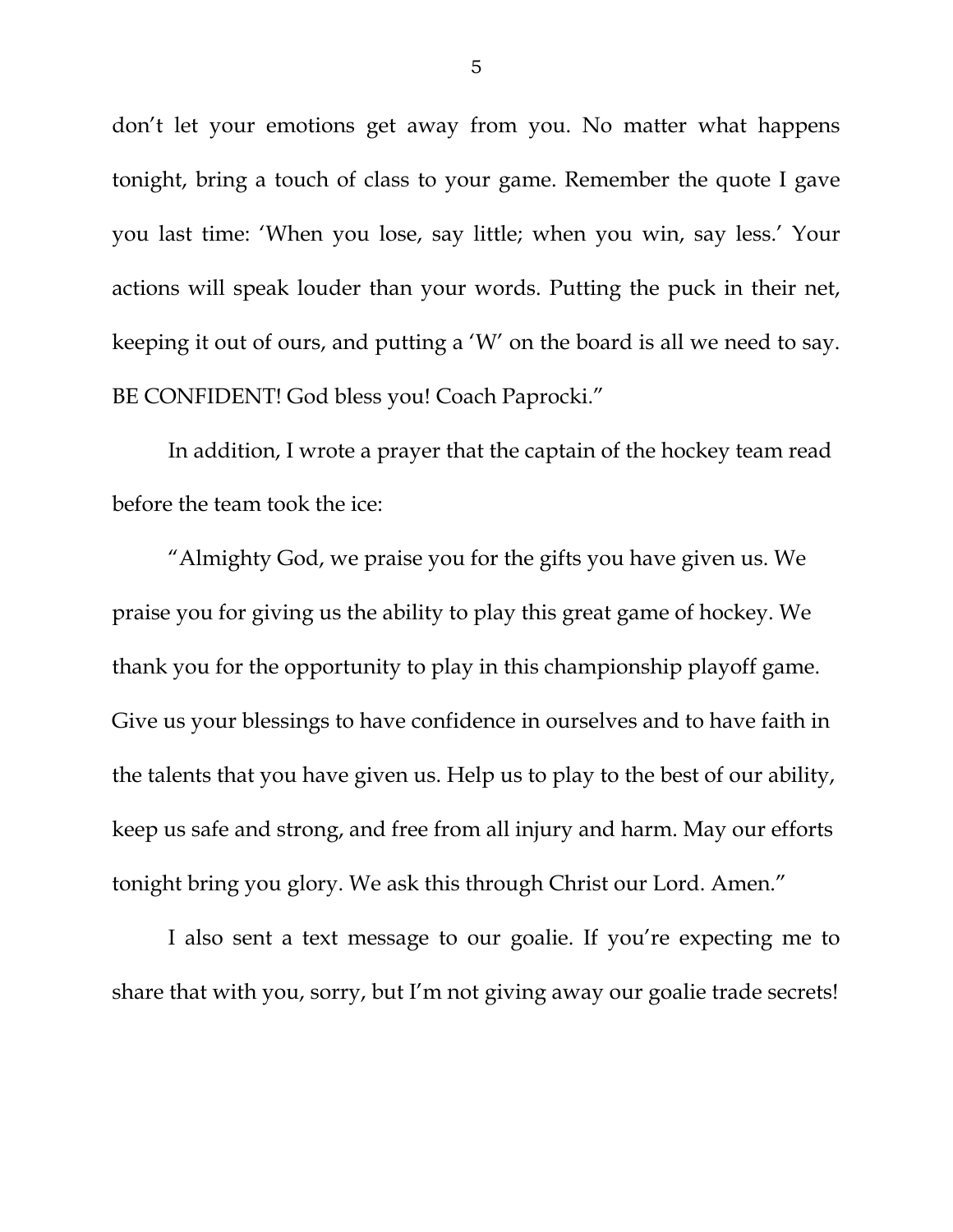We won the game 4-3. I am convinced that the key to winning the cup was our players' mental attitude and confidence in their God-given talents and abilities.

Our Mass today is being celebrated here in Halas Hall in conjunction with the Sports Faith Hall of Fame. Our Eucharist is a prayer of thanks for the talented players, coaches and team officials who have demonstrated and lived out their Catholic faith in the world of sports. One of the applicants for an award wrote this in his application:

"I am a member of LIFE youth group at [my Catholic parish], I am an usher at the teen mass, I have arranged a mass and blessing for [our] team. I read my bible and pray every day. I encourage my friends in their catholic faith and others in their Christian faith. I am an example to my friends of a focused student athlete and have made a commitment to living chastely. I do not date now because I am not old enough to get married. At the request of the adult leader for middle school faith team, I am speaking to 7th and 8th grade students in February at our Church about living their Catholic faith well and to encourage them that their [faith] provides hope for them in their life challenges. I am focused on living for the glory of God and want the achievements in my athletic career to give glory to God. As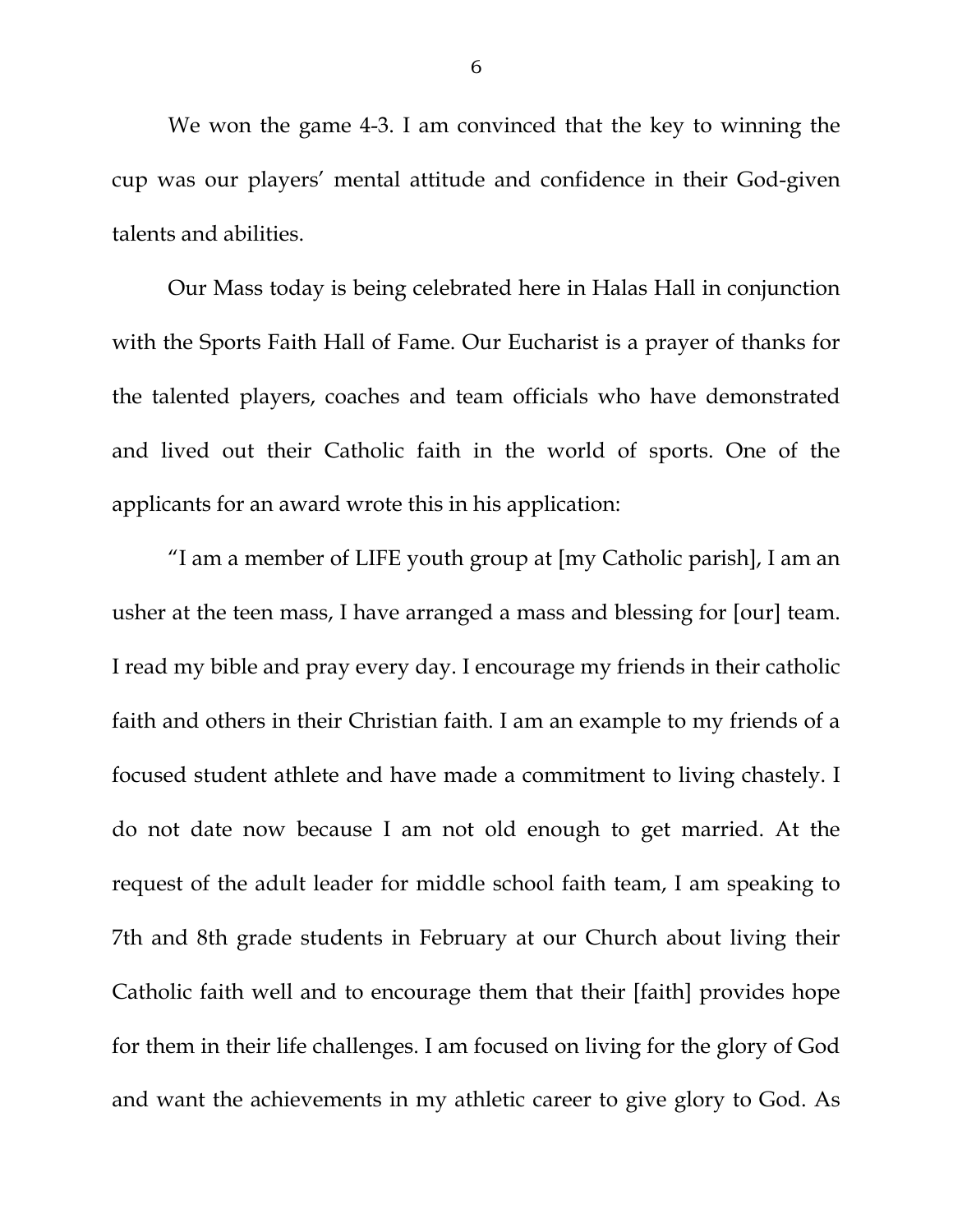Jesus says, 'Apart From Me you can do nothing.' My 9th grade catechism teacher told me she cried after seeing me point to heaven in thanks for God following my victory . . . at the State High School meet." This athlete's words give us a taste of the caliber of people that we will honor today.

 As our Scripture readings remind us today, we need to keep our priorities straight. We need to train ourselves to let go of what we fear to lose but which in the grand scheme of things are really not all that important. Our main focus, our attachment, our goal, our purpose and the prize the we hope to win when we cross the finish line is life with Jesus Christ in His Kingdom, and it is communion with Christ that we are now privileged to receive in this Eucharist. May God give us this grace. Amen.

I'd like to close with a song by a Canadian group called Nickelback. The name of the song is, "Gotta Be Somebody." On their face, the lyrics of the refrain sound like the typical teenager longing to meet a girlfriend or boyfriend, but I invite you to hear these lyrics in reference to our longing for God. Many of the great mystic saints prayed in this way, looking at their relationship with God as one between lovers or even spouses. Ultimately only God can fulfill these deepest longings of our heart.